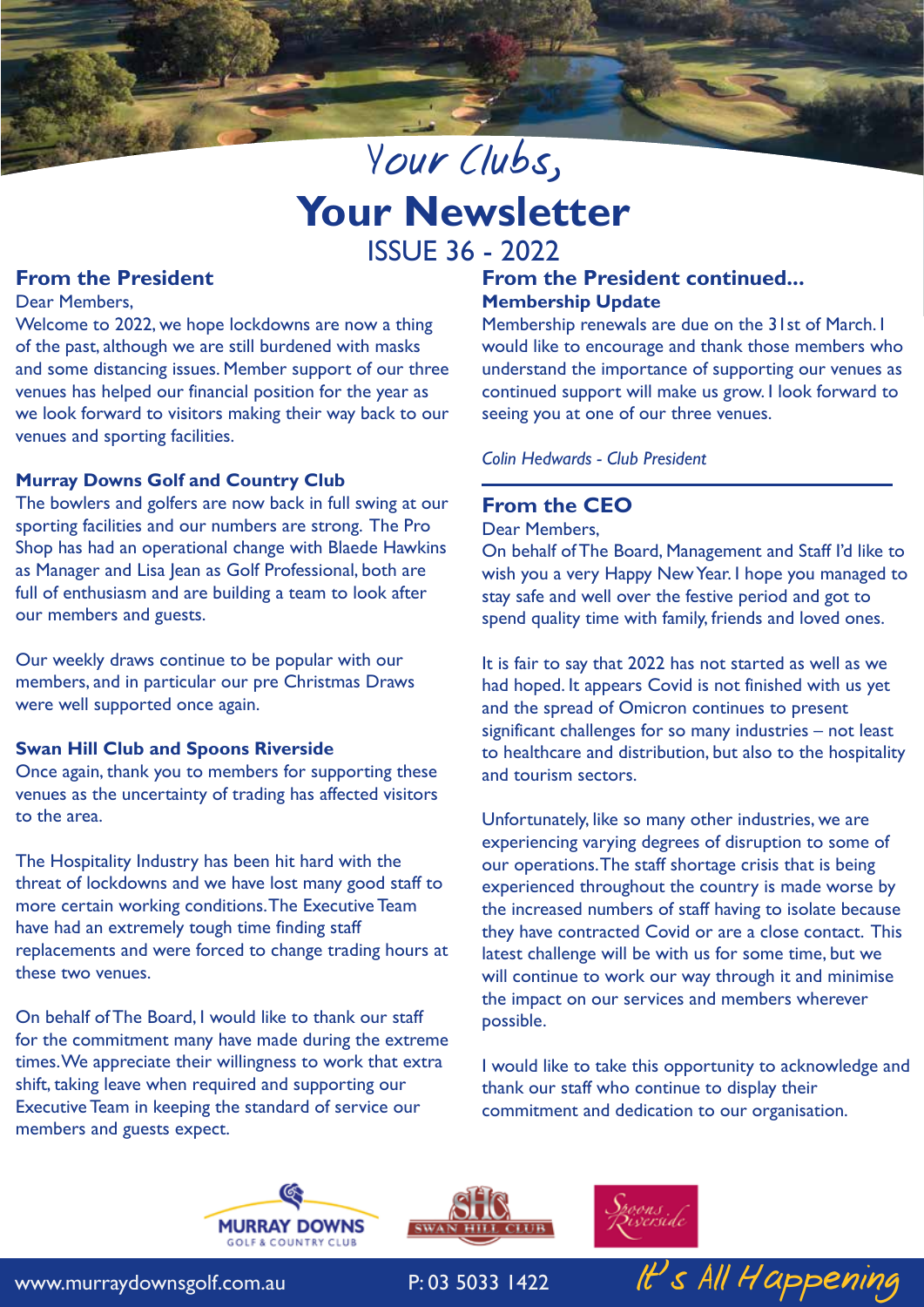

# **From the CEO continued...**

We have welcomed a number of new staff to our team, and we continue to recruit for other positions. The team is focused on providing you with a safe, friendly experience. Please continue be kind to our team and we look forward to seeing you at one of the venues soon.

It will soon be membership renewal time and I urge you all to renew your membership and encourage others to join. The Murray Downs Golf and Country Club, Swan Hill Club and Spoons Riverside venues provide excellent facilities and experiences for members and visitors. Our organisation is community owned, not for profit, and gives substantial support to many other local community organisations. Renew your membership to show your support and assist in their ongoing success.

I hope you and your family stay safe and well during this latest Omicron outbreak.

*Gregory Roberts - Chief Executive Officer*

**Membership points expire at close of business on Thursday 31st of March, so be sure you use them up!**

# **From the Ladies Golf Captain**

2021 did not quite pan out as we envisaged, due to the Covid-19 global pandemic. Our 2021 golfing year was disrupted, as it was in 2020 with many restrictions resulting from border closures, to the closing of our beloved Club for weeks. Not all sponsored competitions were held because of these restrictions. However we were able to hold our Rutherford Insurance Services Open Day, Kennedy's Showcase Jewellers Faye Ayson Memorial Pink Day, LJ Hooker Golf Day and the Golden Putter.

The Challenge Cup Competition has proved successful and will continue in the years ahead, playing against our NSW neighbours, Rich River Echuca, Deniliquin and Barham.

## **From the Ladies Golf Captain continued...**

The Club Championships were held in May. Congratulations to the following Grade Champions.

**Club Champion:** Mary-Anne Davis on her 15th title, winning by 1 shot from Dione Heppell. **B Grade Champion:** Shelley Wilkins. **C Grade Champion:** Julie Overall. There were not enough numbers for D Grade to hold a competition, but we recognised Faye Palmer for the best scratch score from the three ladies who did play. **Jess Petzke Trophy for Best Net Score Winner Over All Grades:** Julie Overall. **70+ Senior Trophy:**  Carol Wiseman. Thank you to the 62 ladies who competed in the three rounds. A celebration dinner was held at the Club to acknowledge all trophy recipients.

Congratulations to the winners of the Annual Trophy Competitions. **Golfer of the Year:** Kathy Parkinson. **Donnington Cup:** Val Hedwards. **Medal of Medallists:**  Jenny Lynas. **Putting Competition:** Jenny Lynas. **Singles Knock Out:** Lois Carnie. **Doubles Knock Out:** Georgina Douglas and Carolyn Zambelli. **Anniversary Cup:** Elaine Brown. **Saturday Star:** Judi Benbow. **Spring Brooch:** Mag Kiley.

I would especially like to thank Greg Roberts who went above and beyond during 2021, under very trying circumstances with the ever changing compliance rules that the Covid regulations required. To Colin Hedwards and the Board of Murray Downs, thank you for your support and dedication to our Club. Thank you also to the staff in all departments of the Club, the Grounds and the Pro Shop staff who are always willing to assist when needed. Hopefully 2022 is smooth sailing and we get to

enjoy our golfing calendar with no interruptions. Happy golfing everyone.

*Mag Kiley - Ladies Captain*



Club Champion: Mary-Anne Davis







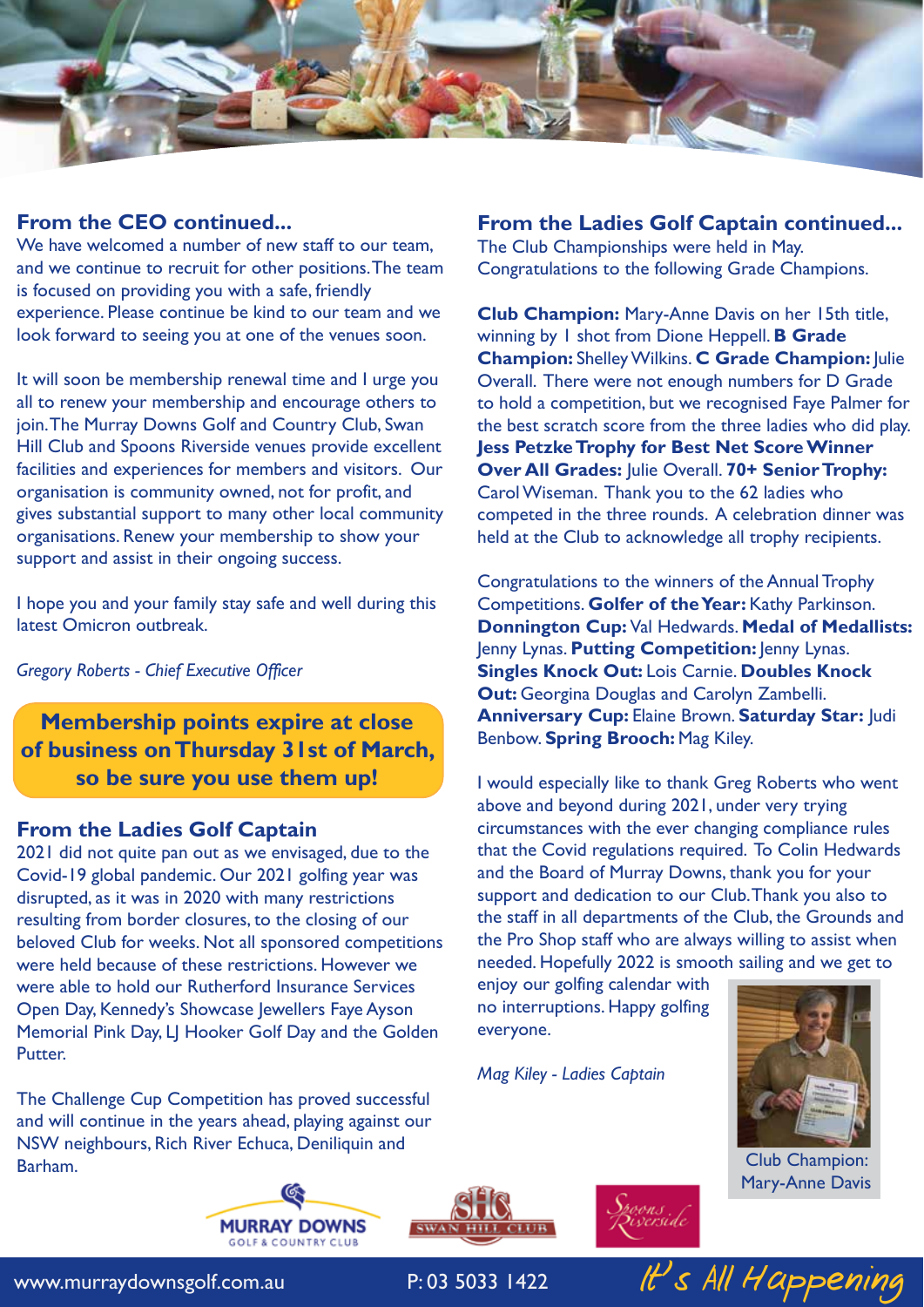

# **From the Men's Golf Captain**

What another very trying period we have endured since my last report, mainly caused by the ongoing border restrictions due to the Covid-19 pandemic. This meant that many of our annual golf tournaments and sponsor events had to be postponed, or cancelled, but hopefully all of this is behind us and we can all enjoy our golf at Murray Downs.

We held our Annual Club Championships in November 2021, where James McLean claimed his second Murray Downs Club Championship by a considerable margin. Congratulations to all our Championship and major event winners:

**Club Champion:** James McLean **B Grade Champion: Brian white C Grade Champion:** Roger Walker **D Grade Champion:** Kain Domaille **Senior Champion: Craig Burrell Golfer of the Year and Medal of Medallist:** Glenn **Wilkes Putter of the Year:** Ross Kenyon

**Singles Knockout:** Rob Merrett **4BBB Knockout:** Jorgen Leschke and Jackson Quirk **Mixed Knockout: Jorgen Leschke and Sara Clark LJ Hooker Summer Cup: |ackson Quirk Anniversary Cup: Stuart Brumby** 

In mid-November we commenced the second year of the 9 Hole Summer Competition, thanks to the generous sponsorship from Gary Lowe of Swan Hill Windows & Kitchens. This event is proving to be very popular, with participants able to play their 9 holes on any day of the week and in conjunction with other weekly competitions. This summer, the competition has been divided into 2 series, each being 8 weeks. The first series was completed in mid-December with the "Golden Oldies" (Rob and Bev West, Jo and Maz Morrison) team coming out on top and the Captain Mick Kiley taking out the player of the series award. The second series commenced in mid-January and will conclude in

mid-March.

We got to hold the 54th Annual Golden Putter at

# **MURRAY DOWNS** GOLF & COUNTRY CLL

#### **From the Men's Golf Captain continued...**

the end of June, with 244 players participating. The winners being a pair of former locals in Greg Cadd and Brad Arnoldt with a score of +15. This event was preceded by the Golden Shoe, which was taken out by Brett Harkin from Devil Bend with a score of 43 points.

The 36 Hole Murray Open, another tournament sanctioned by Golf NSW as a qualifying round for the NSW Open, was played at Murray Downs in late November. This event was preceded the day prior, by the Murray Downs Pro Am. Matthew Millar from the Federal Golf Club in Canberra, shot a new course record of 8 under par, 64, on the first day of the Murray Open, which assisted him to take out the event with a final score of 10 under. The Pro Am was taken out by Jo Cash, Jo Watts, Gaye Legudi and professional Cameron John.

Sponsor days in Ambrose format have proved very popular, as the recently held RTM Construction and the Bailey Ag Australia Day events were at full capacity. Hopefully we will be able to hold more of these events during 2022.

The 2022 Reciprocal Tournament was also at full capacity with 128 players entered for Friday's 4BBB and 248 players entered for the 36-hole Reciprocal Tournament. The 2022 Reciprocal winners from Bunninyong Golf Club, consisting of Dan Irvin, Geoff Viney, Mick Haintz and Rod Doak with a final total of 219 points. Woodend Team Mick Keating, Mick Fitzpatrick, Andrew Franklin and Mark Hilton came in next with 213 points. The Murray Downs section was taken out by Jorgen Leschke, Brenton Halligan, Arnold Kirby and Jordon Weekley with 233 points, from Lisa Brady, Dione Heppell, Virginia Allen and Shelley Wilkins on 217 points.

Finally I'd like to welcome our new Golf Professional Lisa Jean to Murray Downs and trust that she will enjoy her time here. Lisa brings with her a long list of credentials as a coaching professional.

*Men's Captain - Mick Kiley*